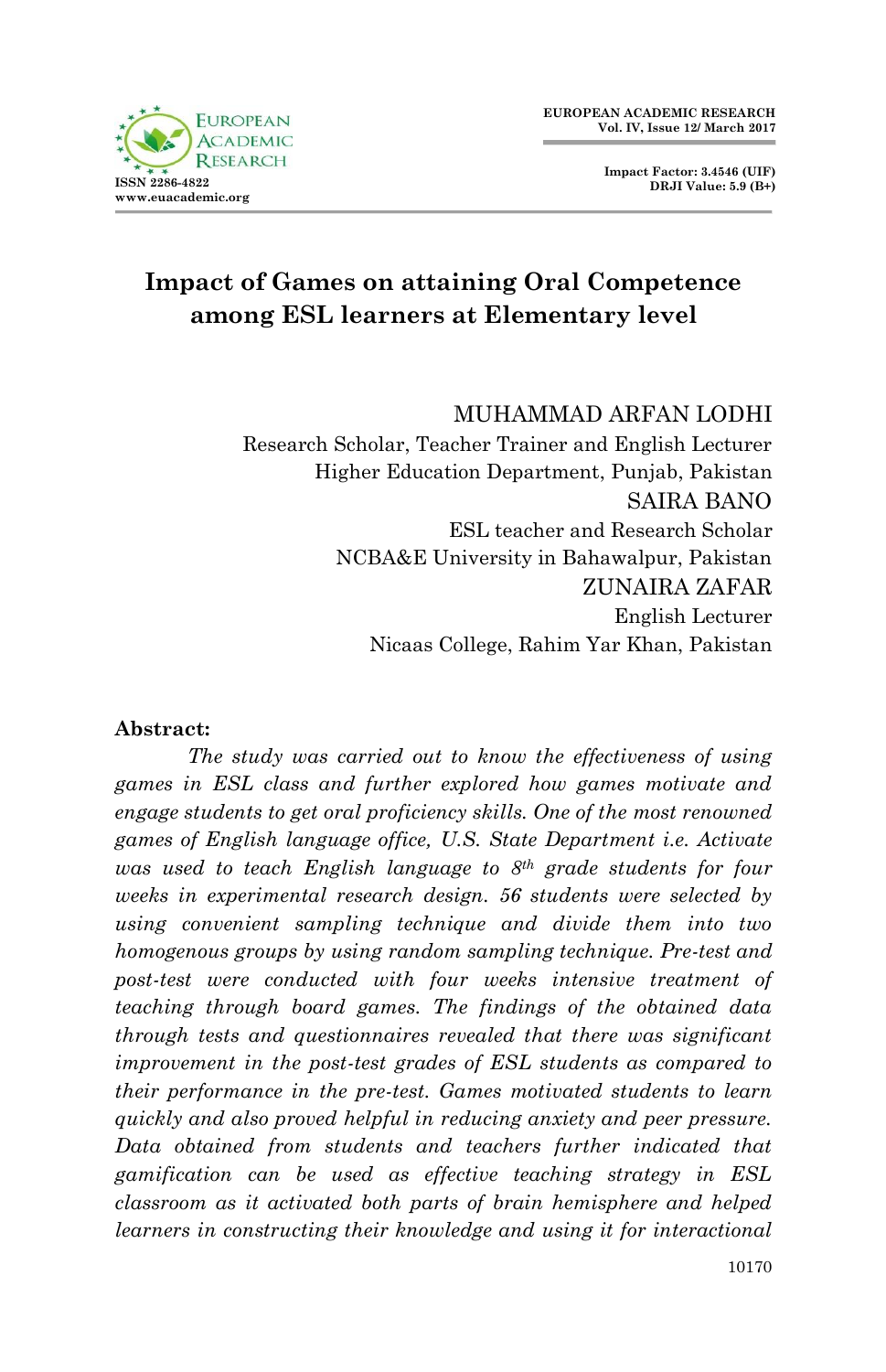*purpose as evidence given by Vygotsky's ZPD activation and Dewey's Spiral path scaffolding technique.*

**Key words**: games, oral competence, ESL learners, elementary level

#### **INTRODUCTION**

With the advancement in the fields of science and technology, there is increase in the use of English all over the globe. Nonnative speakers of English language are more in number than native speakers. That's why learning English is desperate need of the today's world. The objective behind learning English language is to enhance English language proficiency of young learners so that they can better communicate with the world. They become able to perform different oral functions like advice, request, permissions and sharing their point of view. To make student competent enough so that they can better communicate with the world, it is utmost necessary to motivate learns and make them aware of the needs of recent world. Being foreign or second language it is difficult task to teach them English language. Furthermore, it also needs lot of efforts and devotion on the behalf of students. Motivation can work best in engaging learners in language learning activities. Their interest, devotion, curiosity encourage them to take active part in language learning activities and use language effectively.

Constructivism ideology is in favors of using and applying games in the language class because games provide learner centered or student centered environment. "Learning through performance requires active discovery, analysis, interpretation, problem-solving, memory, and physical activity and extensive cognitive processing" (Foreman 2003: 16). Students learn from their own mistakes and from each other during learning through games. Furthermore, teacher is able to observe every student and promotes learning through experience or through trial and error. "The learning process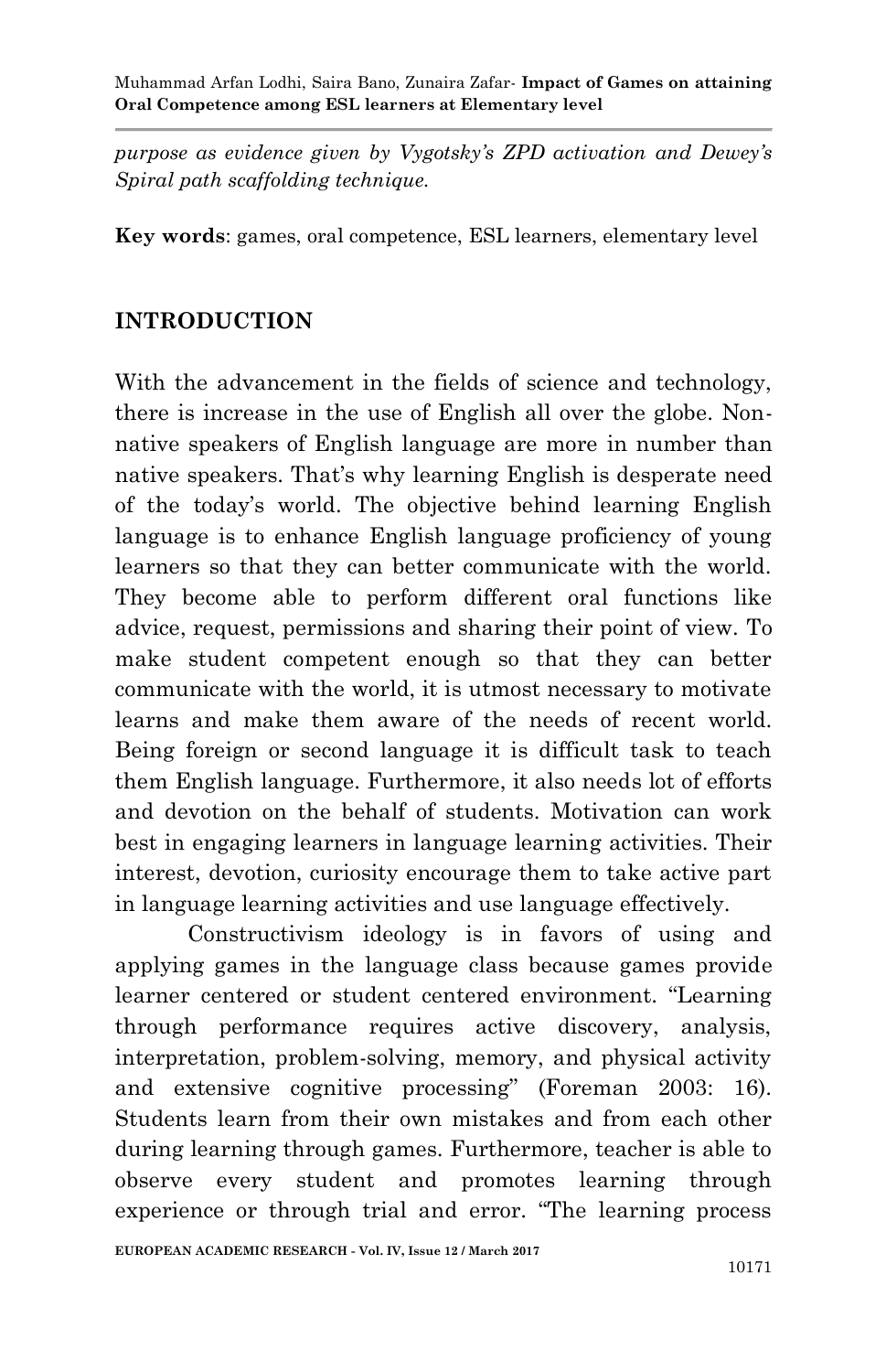should be interesting, easy and it should be fun to learn. It's also should fit with an everyday task and the working environment in order to achieve optimum results". (Pivec & Dziabenko 2010: 1).

#### **STATEMENT OF THE PROBLEM**

Teaching English is not an easy task. In Pakistan grammar translation method is being used for teaching English language. This method helps only in making them aware of grammatical rule rather than improving their speaking skills. Moreover, this method is teacher centered. Students were just the passive receiver of the information.

Teaching methodology plays an important role in second language learning as they are planned and systematic way of teaching. Traditional ways of teaching English language are not fulfilling the demands of modern world because they are very boring and time consuming. In this globally oriented teaching and learning atmosphere, students benefit from social media and internet tools. There had been many ESL games present on the internet which could be used as effective teaching strategies by the ESL teachers. ESL game boards are frequently used by teachers across the globe to teach English language effectively.

#### **RESEARCH QUESTIONS**

The current study tries to find the answer of the following questions:

- 1. What is the impact of Activate Game Boards on teaching oral proficiency skills to ESL learners?
- 2. To what extent game increase interest and motivation level of ESL learners in language classrooms?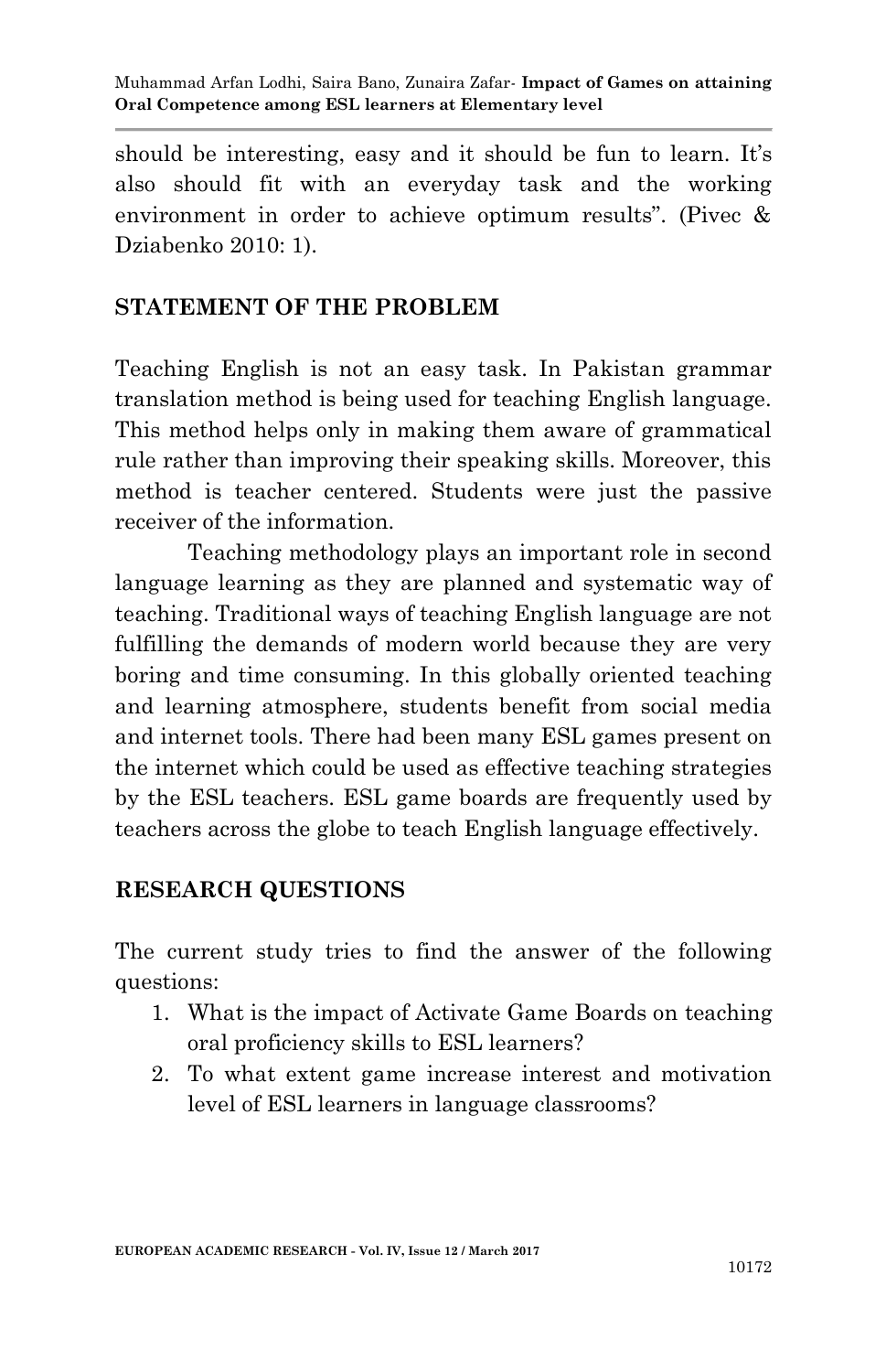## **SIGNIFICANCE OF THE STUDY**

This issue has been debated and extensively discussed in the theoretical and pedagogical literature that how to facilitate L2 acquisition (Doughty& Williams, 1998; Ellis, 1990, 1997, 2001; Hinkel & Fotos, 2002; Krashen & Terrell, 1998: Larsen-Freeman& Long, 1991; Lightbown & Spada, 1990; 1991, 1993, 1994; Robinson, 2001; Rutherford, 1987). Linguists and Educators suggested various approaches for teaching English language as L2.

This study is helpful for both teacher and students. It is helpful for teachers to adopt those methodologies and games which can motivate students in language learning process without being passive and engaging them in learning process actively. It is beneficial for students to learn second language in less stressed environment. As students spend most of their time in playing game at computers that's why using digital games to teach English, is a positive step towards engaging the learners and practicing English enjoyably. It is also helpful for the students as games make their understanding clear. Games improve students' competence that's the ability to communicate with each other. Students draw their own conclusion based on their own experience while learning from their mistakes and coordination with others. Then they utilize this experience in new situation when they are away from these learning activities.

#### **LITERATURE REVIEW**

## **FLEXIBILITY OF GAMES VERSUS STUDENTS LEARNING STYLES**

Many researchers have been studies about learning styles and results reveals that people learn in variety of different ways. Different students have different learning styles these styles help them to learn in different ways. Students become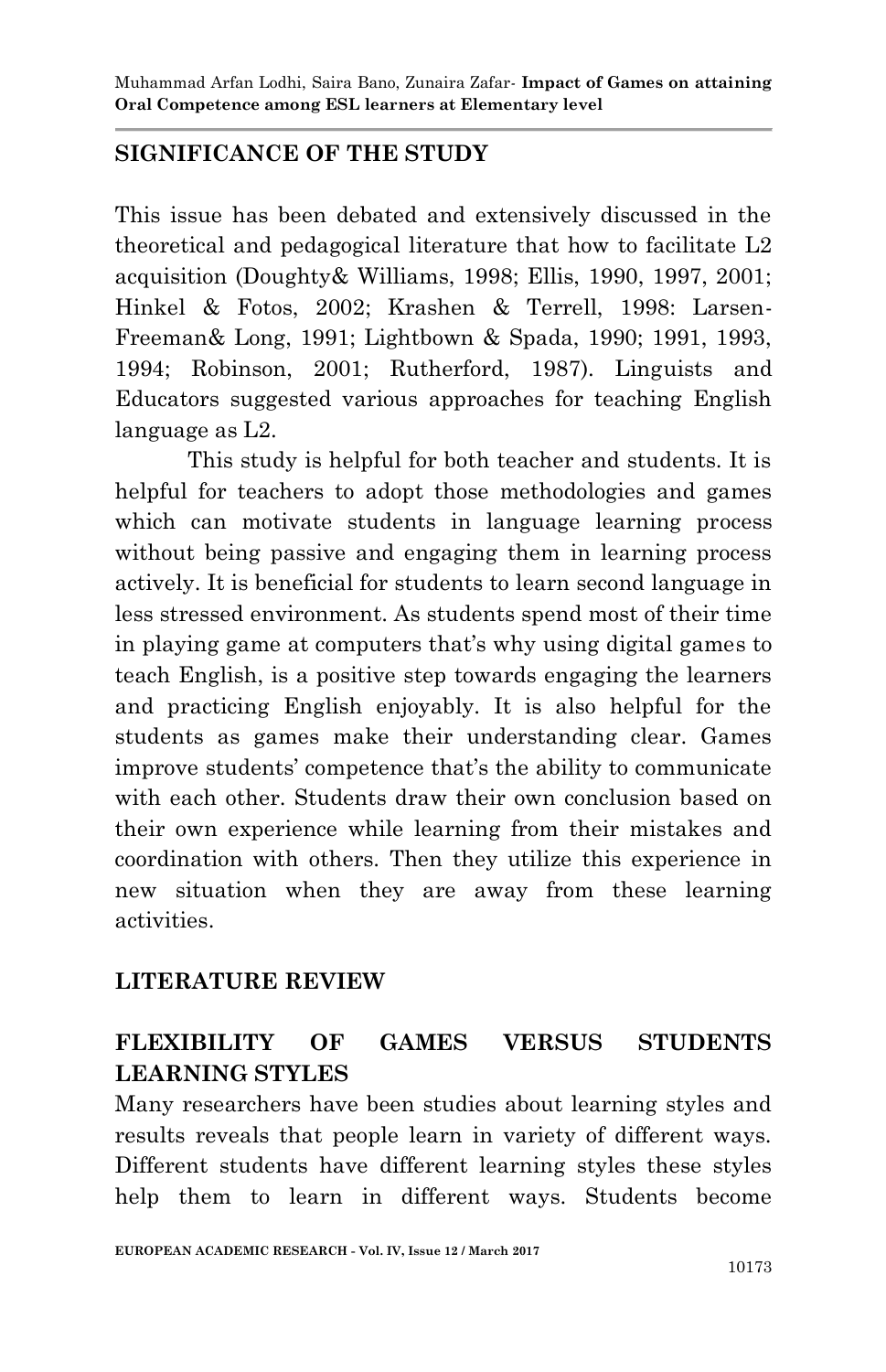motivated for different reasons. People have their own and preferred learning styles.

According to Pithers and Mason (1992) definition of learning style is, "relatively consistent pattern of perception, interaction with response to stimuli in a particular learning environment". According to the standard definition, they refer to "an individual's natural, habitual, and preferred ways of absorbing, processing, and retaining new information and skills". A learning style is a way how person perceive information, process information and person's general approach to learning and problem- solving. Ehrman (1996) stated that "a learning style… can range from mild preference… through to a strong need and to an out and out rigidity".

Sprengel (1994) states that traditional lecture are not fulfilling the needs of diverse students as they encourage passive learning. According to Specht &Sandlin (1991) traditional lecture engage students only visually and auditory while they should be given the opportunity to participate in classroom. Traditional way of teaching makes passive learners. Teacher gave visual or auditory information.

Lightbown and Spada (1999), Oxford, Ehrman and Lavine (1991) explore the relationship between learning style and positive outcomes. Students have their own preferred way of learning and many successful students are aware of their preferred learning styles. Those who are visual style learners they tend to use the strategies of taking notes and outlining the main ideas. Those who are auditory style learners tend to use the strategies of recording lectures. They record lectures so that they can hear after the class. Those who are analytical style learners they tend use the strategies of breaking material or information into smaller pieces, whereas those who are global learners prefer strategies of grasping the main idea quickly without attending to details.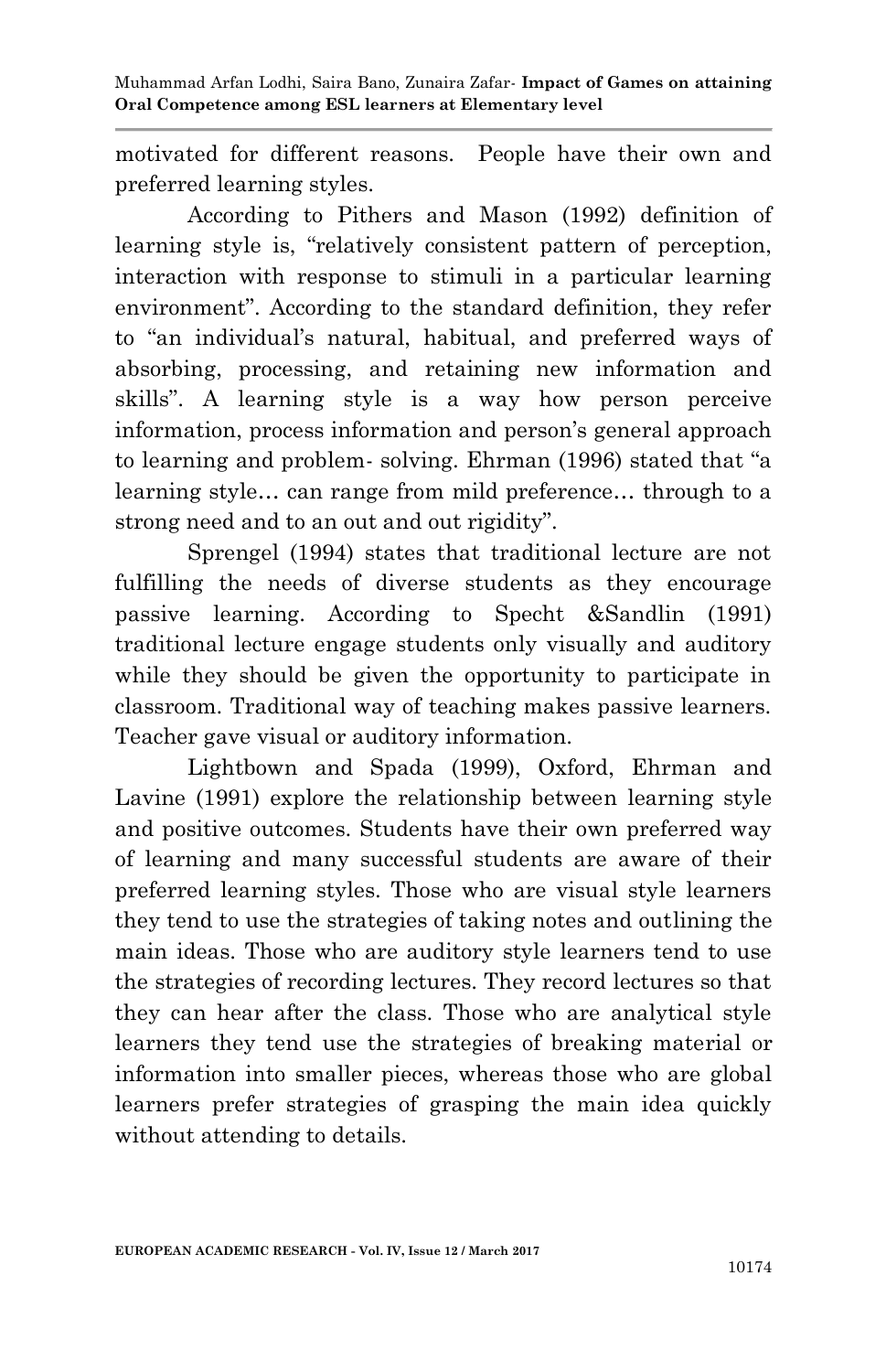It is very important to recognize individual differences and learner's preferred learning styles. This will help teacher in accommodating the learner and making program flexible. According to Ur (1999) it is necessary to provide a variety of activities in classrooms. This will help teacher in sustaining students' interest in learning. Any successful activity continued for long time without variation, may end up boring the learners. On the other hand if various activities are used during lesson they offer a pleasant change. This change has a positive effect on students and restores learners' fading interest. It takes hold on the attention of the learners and lengthens their span of attention.

Games are very flexible in nature and adoptable in classroom. Games consists of various activities and versatile than other classroom activities like exercise. Language games can be combined with other activities including simulation, role play, charts making. Solving riddles and puzzles, surveys, problem solving, debates competitions, jigsaw reading, ranking or matching material, information-gap activities and Total Physical Response Activities. Teacher can use different formats for setting up games in classroom. These formats include individual work, pair work, small group work, large group work and whole-class work.

Versatility of games improves all the four skills including listening, speaking, writing and reading. They facilitate learner by providing language practice and students get opportunity to improve their vocabulary, pronunciation, grammar and culture. This communication promotes interaction in the class and offer practice for fundamental language function of real life communication like greetings, requests, invitations and narration.

Allery (2004) and Jones, Mungai and Wong (2002) commented that games can adapt to different style of learners, as well as different learning styles. Games can accelerate the learning process when constructed with different learning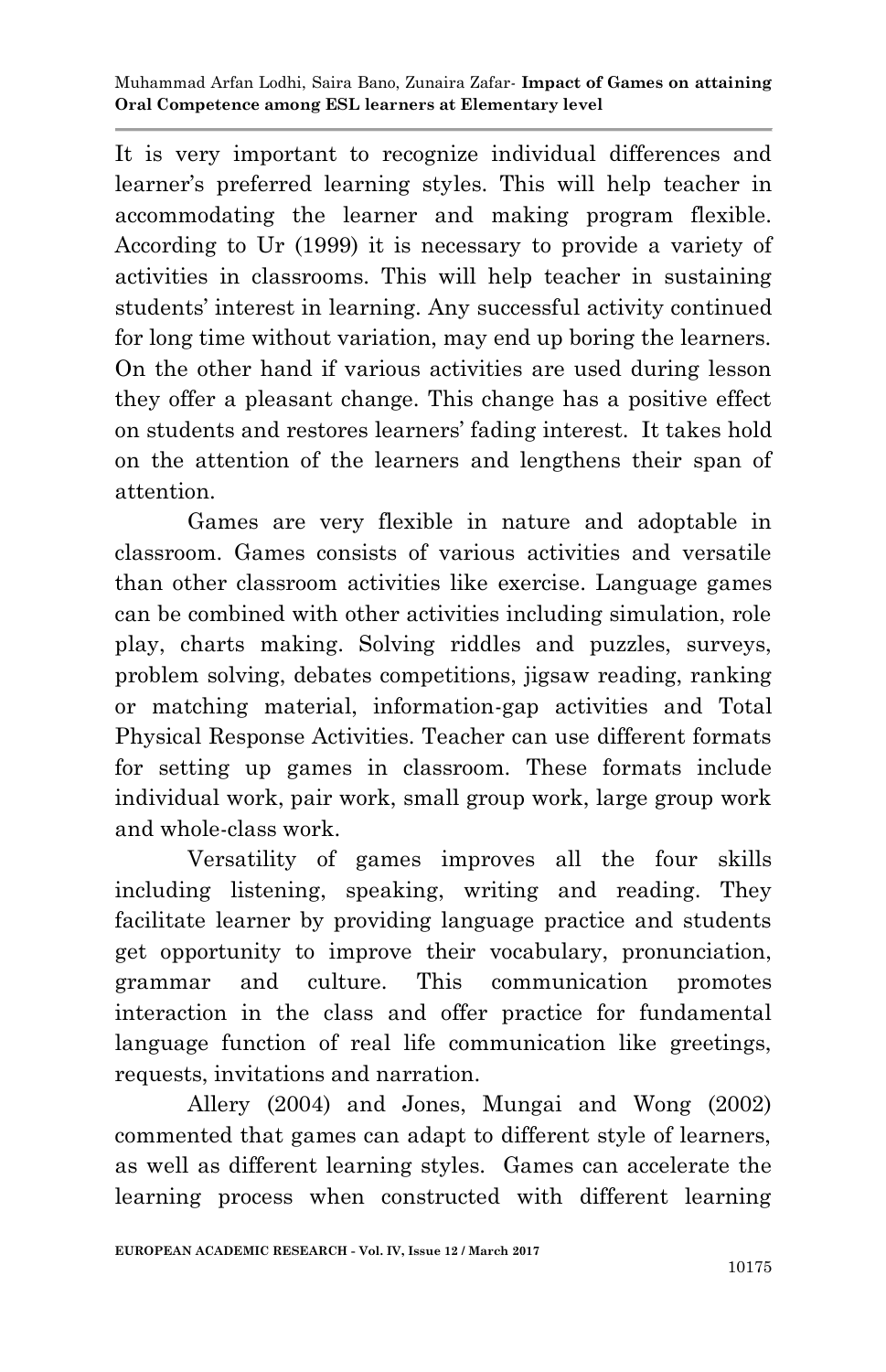styles in mind. According to the requirement of material games can warm up, start, punctuate and end a lesson.

## **BENEFITS OF USING GAMES IN ESL CLASSROOMS**

There are lots of benefits of using games in teaching and learning second language. According to Wright, Betteridge and Buckby (1984**),** "Language learning is a hard work. Effort is required at every moment and be maintained over a long period of time. Games help and encourage many learners to sustain their interest and work." Games are very effective in motivating students, reducing stress, facilitating students with such environment where learning becomes fun and creating an opportunity for communication. Games are helpful for the teachers to create an atmosphere where learning becomes fun and students enjoy learning. Research shows that using games in classrooms are beneficial for teaching second language.

It is beneficial to use games for teaching English in formal settings. Kim (1995) describes the advantages of using games in classroom setting as,

- 1. Games provide an atmosphere which is change from routine language class.
- 2. Games motive learners as they are challenging.
- 3. Games help learners to learn language as language learning is difficult and requires lots of efforts.
- 4. Games are helpful in facilitating practices for various skills like speaking, writing, reading and listening.
- 5. Games encourage students to communicate with one another.
- 6. Games provide a context where meaningful language use is made possible.

Students learn quickly through experimenting new things, discovering what is already exists and they do not know. They even learn when interact with their environment. To increase student motivation teacher need variation in their lessons.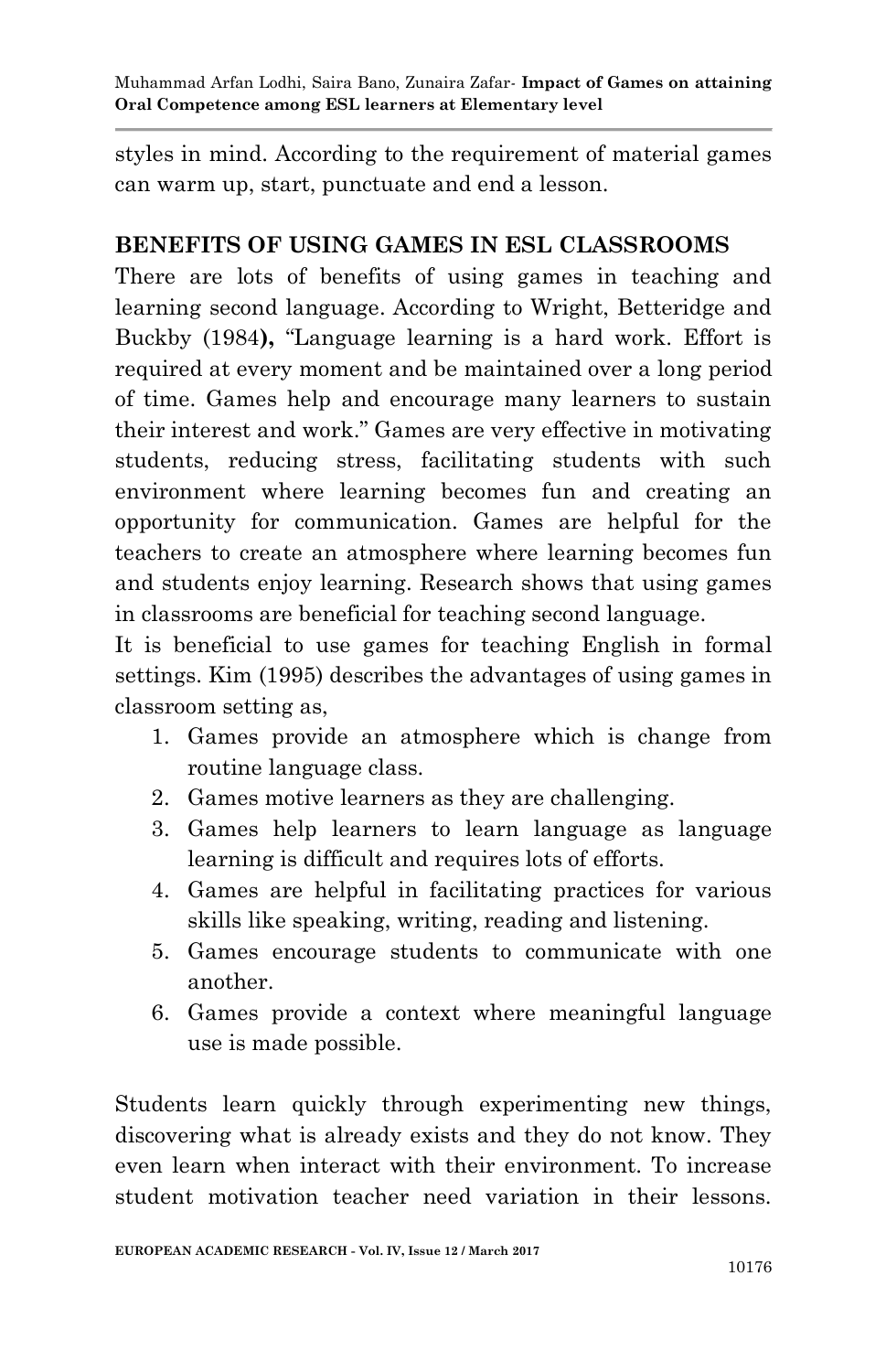Using games can provide such platform where students can use target language in a meaningful context. Games also provide such situation where students learning can take place without making them conscious that they are studying. There are many benefits of using games in classrooms described by Celina Jones, a freelance blogger association with cartoon network.

#### **Encourages creative and spontaneous use of language**

Creativity is highly associated with games it involves higher order thinking. For example in traditional classroom teacher pose questions which are based on facts that's why creativity and personal expression are not involved. On the other hand games allow multiple answering without the fear of being wrong. These are helpful in improving learners' self-esteem and allow the learner to solve the same problems in many different and creative ways.

#### **Promotes communicative competence**

Games are very helpful tool in promoting interaction between students. The ways of promoting interaction are pair work and group work. Working in groups encourages students to ask questions and involve in real communication to win or to score. They learn to respect other opinions and wait for their turn. This increases their creative thinking skills about using English language to achieve goals. They try to beat other team in order to win on the behalf of their team. Therefore, games improve their interaction with other members. Games provide a context for meaningful communication. Even if the game involves discrete language items, such as a spelling game, meaningful communication takes place as students seek to understand how to play the game and as they communicate about the game: before, during, and after the game (Wright, Betteridge, & Buckby, 2005).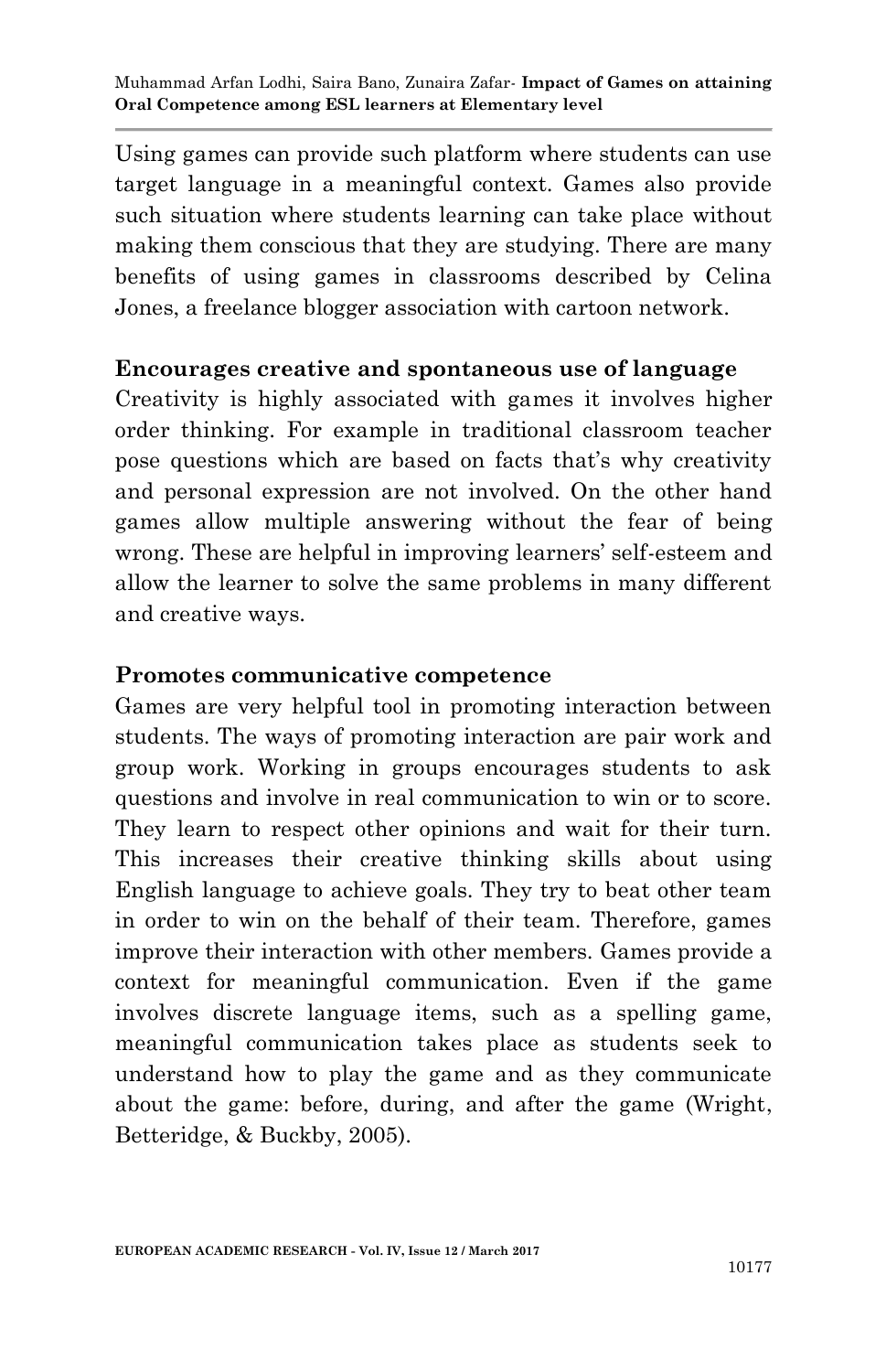#### **Motivate learners**

Using Games in ESL classrooms have motivational benefit because they encourage an *incremental*, rather than an *entity*  theory of intelligence. It is widely perceived that games have the ability to improve student motivation. (Deesri,2002; Gaudart, 1999; Nemerow, 1996; Shie, 2003). As Children like to participate in games and enjoy playing games. Harmer (1998: 3) asserts that: "Motivation is some kind of internal drive that encourages somebody to pursue a course of action….This motivation brings to class is the biggest factor affecting students and their success." Games are the very effective way to motivate the learners as games are very entertaining and engaging activities. Students belonging to different age group like to play games.

According to Baer and Kaufman (2012), creative exercises raise motivation in the students. Baer and Kaufman (2012) describe that there are two different types of motivation: extrinsic and intrinsic motivation. Intrinsic motivation involves those activities that satisfy the doer. The intrinsic motivation refers to the feelings of pleasure derived from the fulfilling innate needs for competence and self-determination (Deci & Ryan, 1985; Deci, Vallerand, Pelletier & Ryan, 1991). It is quite apparent that games mostly increase the intrinsic motivation of students with their fun activities. It is observed that intrinsically motivated people are mostly creative and they enjoy doing what they are doing. (Baer & Kaufman, 2012 :8) intrinsically motivated people mostly seek interest in those situations where they confront challenging activities. By meeting challenges they develop the sense of competence in themselves.

On the other hand, extrinsically motivated behaviors are not inheritably motivated. Extrinsic motivation takes place when people are motivated by outside factors like doing things for rewards. (Baer & Kaufman, 2012, p8). They perform any activity because they are interested in those but they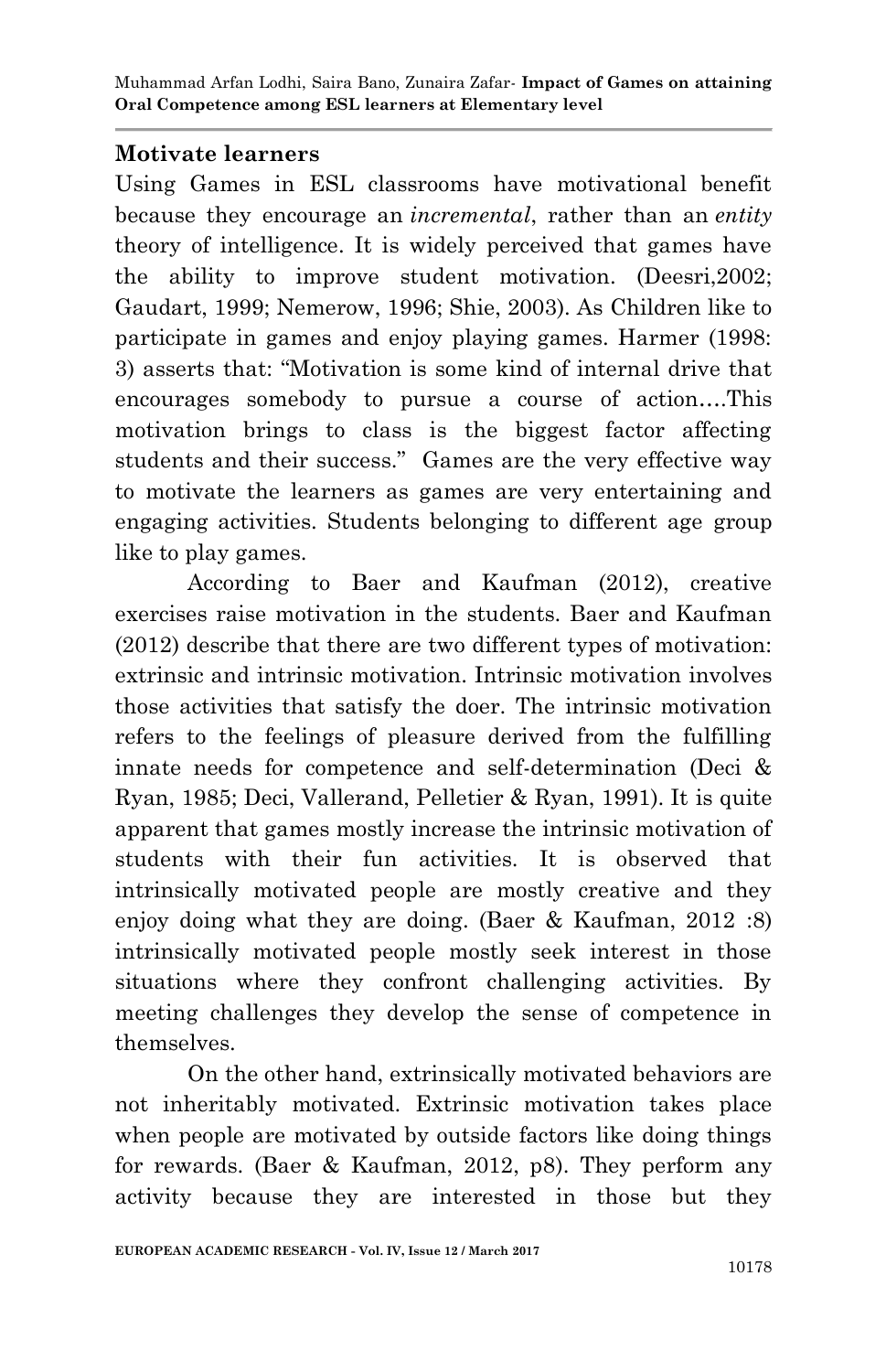participate any activity in order to achieve some instrumental end or as earning a reward or avoiding a punishment. However, games do offer various rewards which motivate them extrinsically. It is mostly observed that all people want to win reward for their superior actions or skills.

### **Language learning becomes entertaining**

Students' learning language acquisition can be improved due to motivation and interaction created by games, students can learn better and more interestedly with games than any other way (Avedon & Sutton-Smith, 1971). Students learn language apart from fun and entertainment because students know that they have to use language in class with their fellows (Schultz & Fisher, 1988). Games reduce the stress of language learning, thus students learn quickly without being anxious about their mistakes. In relaxed atmosphere which is created by using games, students learning become faster and better (Wierus, 1994: 218). Students tend to learn better and quickly in relaxed environment and they remember better when they learn language in a relax environment.

## **Shy learners also participate**

Games have many positive emotional and psychological benefits. It is speculative evidence that games regulate emotions positively. Shy students also get the opportunity to express their opinions and learn quickly because they forget their fear while playing games. Games are considered as an effective learning aid and students get involved in competition with other students and want to work more than game. The variety and intensity that games offer may lower anxiety (Richard-Amato, 1988) and encourage shyer learners to take part (Uberman, 1998), especially when games are played in small groups.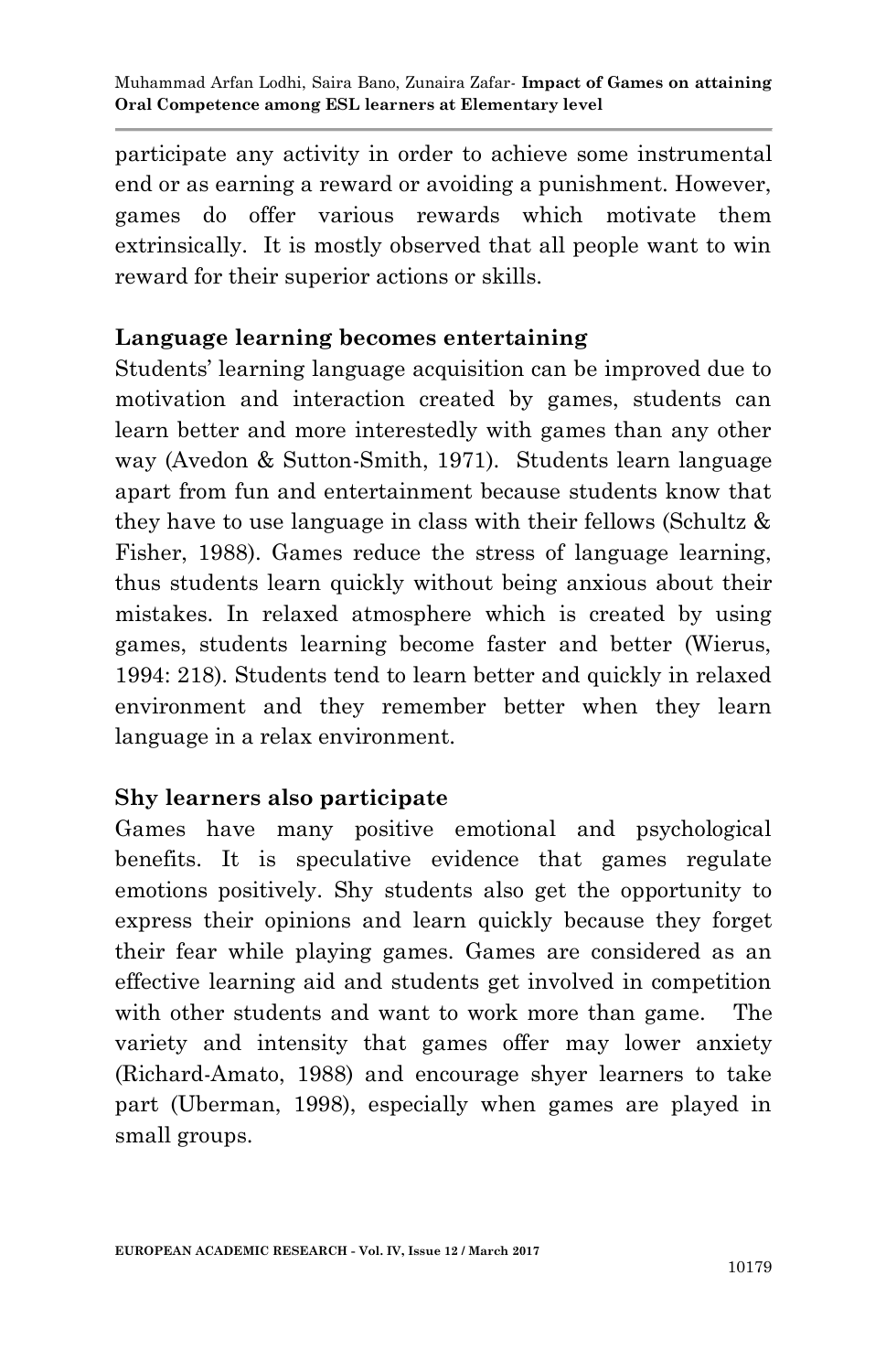## **ACTIVATE: AS A BOARD GAME**

Activate is most famous collection of games for teaching American English in language classrooms. It consists of different games including vocabulary, grammatical patterns, and interactions skills. These games offer practice for language learning in a low stress environment. It is designed to facilitate learners to develop their English language abilities.

While using Activate or any other games in English class some basic guidelines should be followed. Games should be selected according to earners level so that students can easily understand the instructions and procedures for playing games and that every student can experience a level of success.

Activate tells us how to use different games in class. It contains four chapters and each chapter explains how to use a different type of a game in class. It includes Board Games, Picture This, Guess What? and Word Bricks. All chapters consist of four sections including, in the *About* section, there is general description of games and tips to get the most out of them. *Let's Get started* section, there is step-by-step instruction for how to use the games in classroom. In the *Ready for More?* there are additional games or variations for the games, step by step instructions and examples of language for students. In D-I-Y (Do it yourself) section, there is a set of material for immediate use the games presented in this book:

**Board Games:** 11 ready-to-use game boards.

**Picture This Cards:** 24 Picture This cards, each containing six thematically related pictures on one side and six corresponding questions for discussion on the opposite side.

**Guess What? Cards:** 24 Guess What? cards, each side containing a topic followed by six related words. Each card contains topics at two levels: basic (+) and advanced (++).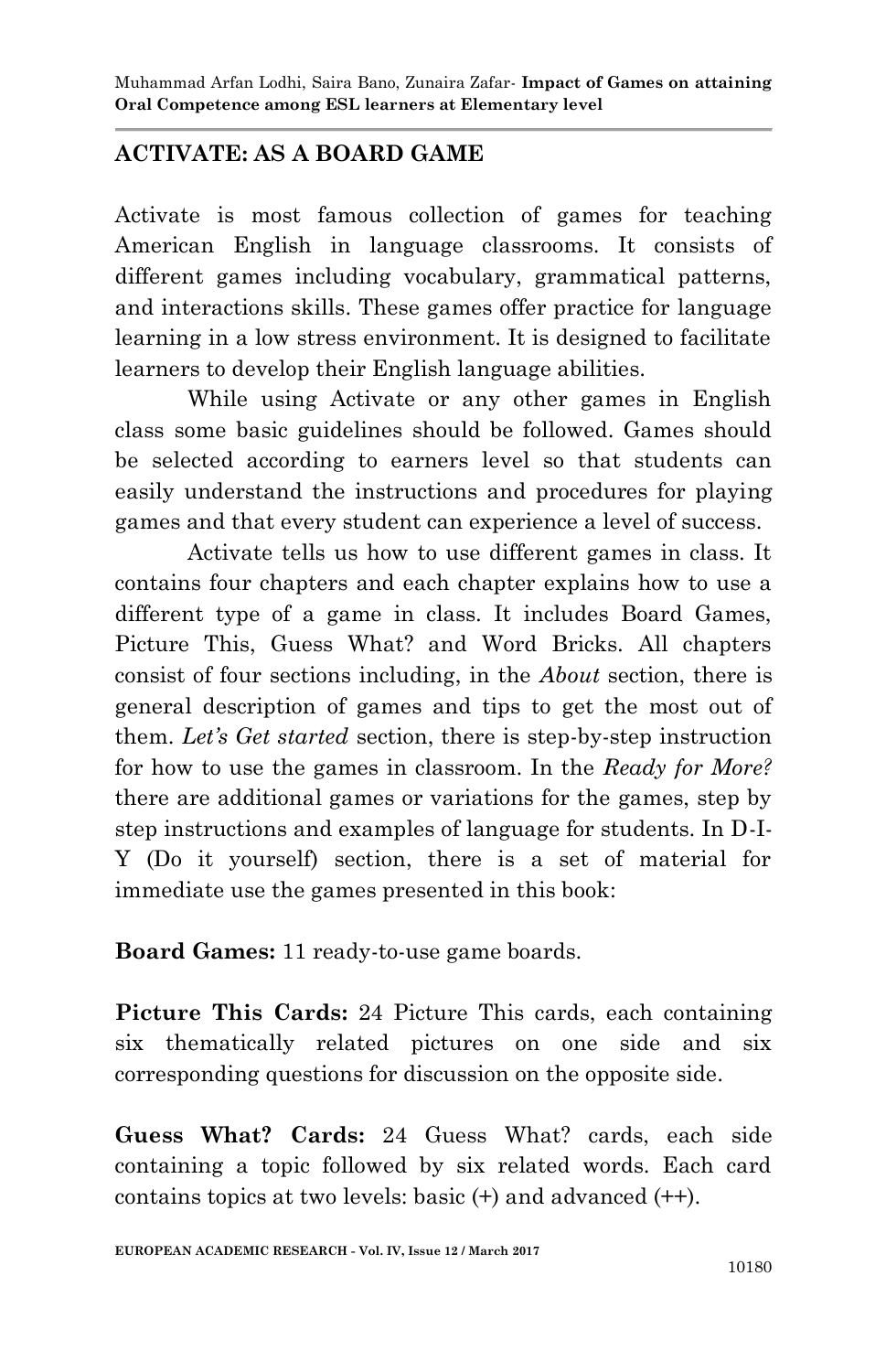**Word Bricks:** 140 Word Bricks, a collection of nouns, verbs, adjectives, adverbs, prepositions, and articles.

### **Board Games**

Activate consist of 11 boards games. These boards are very colorful and consist of different English phrases which students have to produce orally of they landed on a specific place. The goal of player is to reach the finish point as soon as possible. Each time they roll a dice the have to reach some space but sometime they are unable to move forward due to penalties.

Each game board is based on some theme which allows learners to express their views about specific topic. Students are required to produce certain expressions by using a variety of vocabulary, different grammatical patterns and many functional meanings. These themes facilitate learners with an opportunity to be creative while using language with their fellows. They express their own ideas about any specific topic. For playing this game in classroom ideal group size is three to four student in a team. In a large group students get less time to practice speaking. Teacher should remind students that the underlying purpose of using these games is to have an opportunity to speak English language. The teacher also instruct student not to write anything on the boards as they have to use them again in future. The allowed time to play this game is 5 to 15 minutes. If students feel that this time is not sufficient to end this game than they have to start early so that they can finish their game in time. Each student rolls the dice on their turn. This ensures that more or less every student get equal chance to play game.

## **RESEARCH METHODOLOGY**

The aim of this study was to investigate the effectiveness of Activate: Boards games on speaking skills at elementary level. The researcher selected experimental research design for this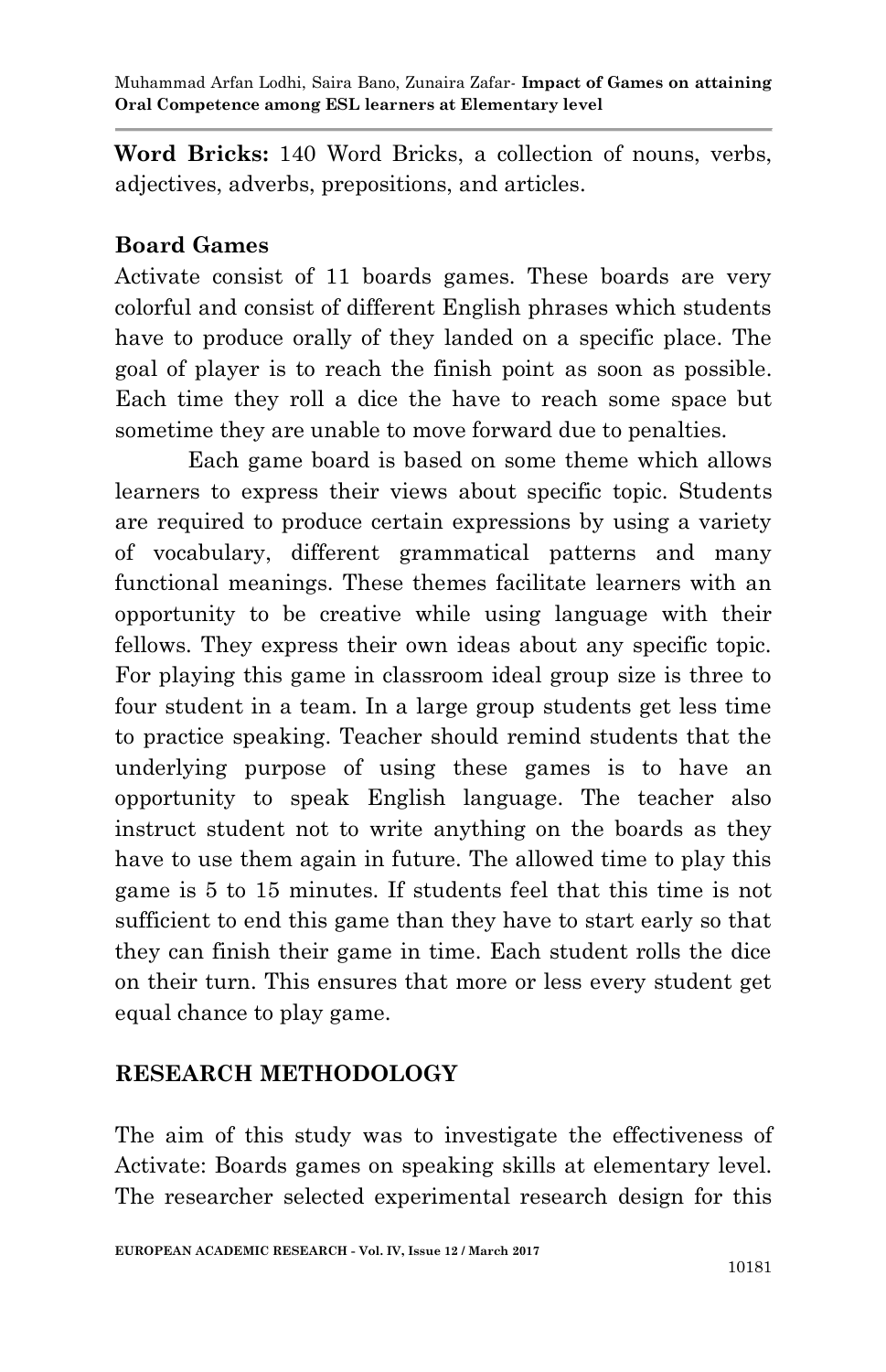study. Experimental research design is good to show the causality between two variables. The researcher wants to check the causality between teaching through games and their impact on learners' language proficiency in ESL classroom. The present study utilizes both quantitative and qualitative elements. Quantitative methodology was used to collect, analyze and interpret the data, while results are discussed qualitatively as well. Use of game boards was the independent variable. Dependent variables of recent study were: Speaking proficiency skills of learners.

As this study evaluated the effectiveness of using game boards in ESL classrooms, therefore, elementary students studying in the government schools of Bahawalpur district were the participants of this study. Furthermore, all government teachers including male and female got equal chance to be the sample of the study. Researcher used two stage sampling techniques for this study to get better results. At first stage, 56 students were selected from one of the section of government school by using convenient sampling technique. Selected students were than divided into two homogeneous groups, i.e. the experimental and the control group on the basic of pretest, by using pair random sampling technique. Each group had 28 students.

## **DATA COLLECTION TOOLS**

Researcher used two tools for this study i.e. tests and questionnaire. Tests used for this experiment includes both pretest and post-test. Both tests consist of multiple choice questions, short questions and a long narrative question. Pretest and posttest, both have the same difficulty level. Questionnaire was used to know about teachers and students perspective about using games. The questionnaire used to know teachers perspective consist of 20 items and measured on Linkert scales, including strongly agree to strongly disagree.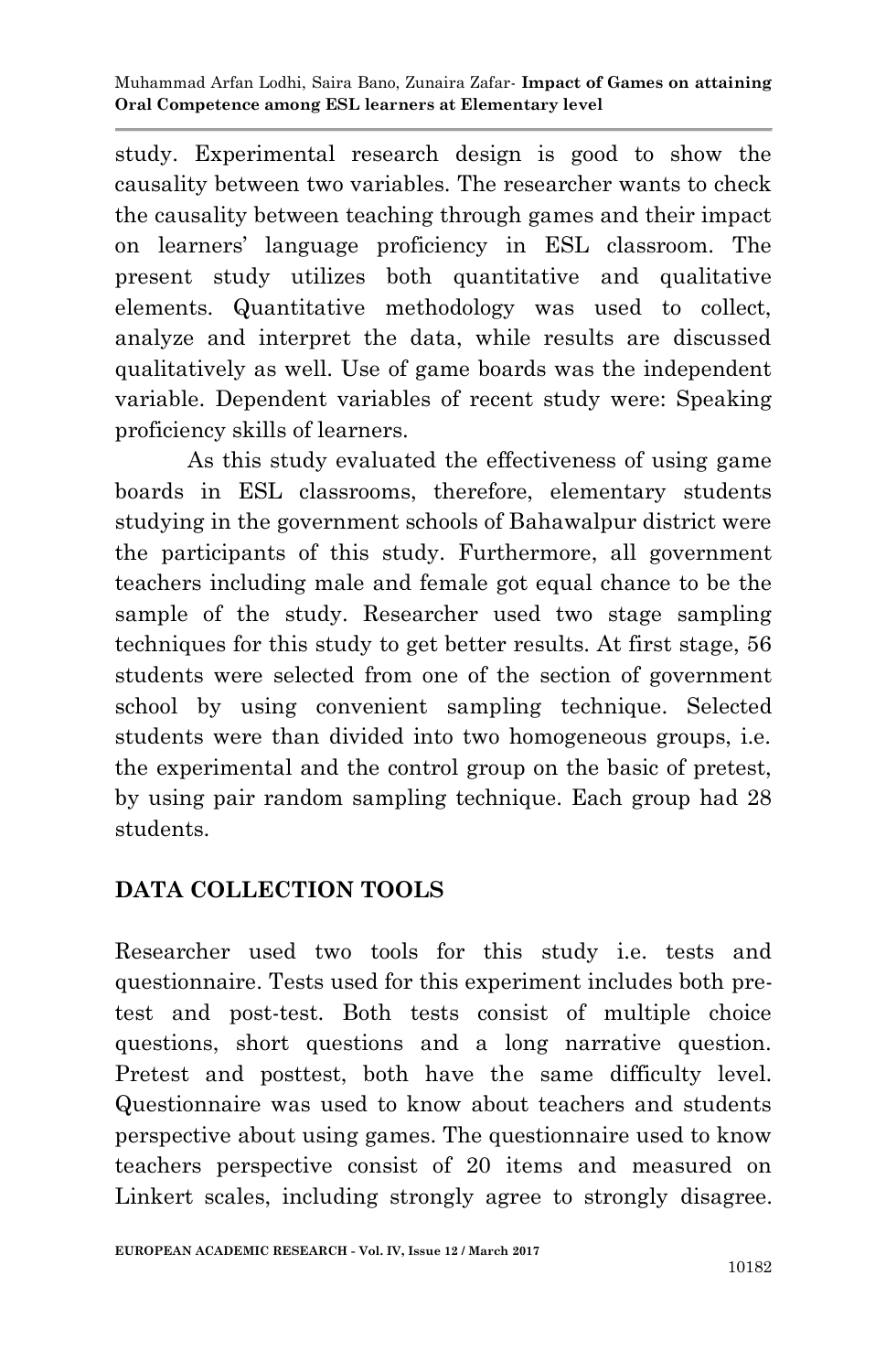The questionnaire used to know about students perspective also consist of 20 items. The tests used for this study were pilot tested before administration to the subject of this study. The pilot study was done on the students of class 7th, who were not the subject of this study.

| Group              | N  | Mean    | Std. Error | S.D     | T         | Sig. $(2 -$ |
|--------------------|----|---------|------------|---------|-----------|-------------|
|                    |    |         |            |         |           | tailed)     |
| Pre_Exp group      | 28 | 21.7143 | 7.33261    | 1.38573 | .142      | .888        |
| Pre Control group  | 28 | 21.4643 | 1.20677    | 6.38564 |           |             |
| Post Exp group     | 28 | 40.8571 | 1.42976    | 7.56559 | 8.793     | 0.000       |
| Post Control group | 28 | 23.3214 | 1.06539    | 5.63753 |           |             |
| Pre_Exp group      | 28 | 21.7143 | 7.33261    | 1.38573 | $-14.624$ | 0.000       |
| Post_Exp Group     | 28 | 40.8571 | 1.42976    | 7.56559 |           |             |
| Pre_Control group  | 28 | 21.4643 | 1.20677    | 6.38564 | $-2.635$  | .014        |
| Post Control group | 28 | 23.3214 | 1.06539    | 5.63753 |           |             |
| Pre_Exp_Speaking   | 28 | 9.8929  | .71703     | 3.79414 | $-13.649$ | 0.000       |
| Post Exp Speaking  | 28 | 21.2143 | .65940     | 3.48921 |           |             |

## **ANALYSIS AND DISCUSSIONS**



The researchers compared both groups on the variable of Pretest. A paired sample t-test was conducted to compare the mean score of both groups. The obtained data shows that there is no difference in pre-test achievements of both groups. On the other hand, the results collected from post-tests reveal that there is a great difference between the achievements of experimental and control group. The results reveal that the students show better results when being taught by using games in classrooms. Games engage them in learning activity without being bore.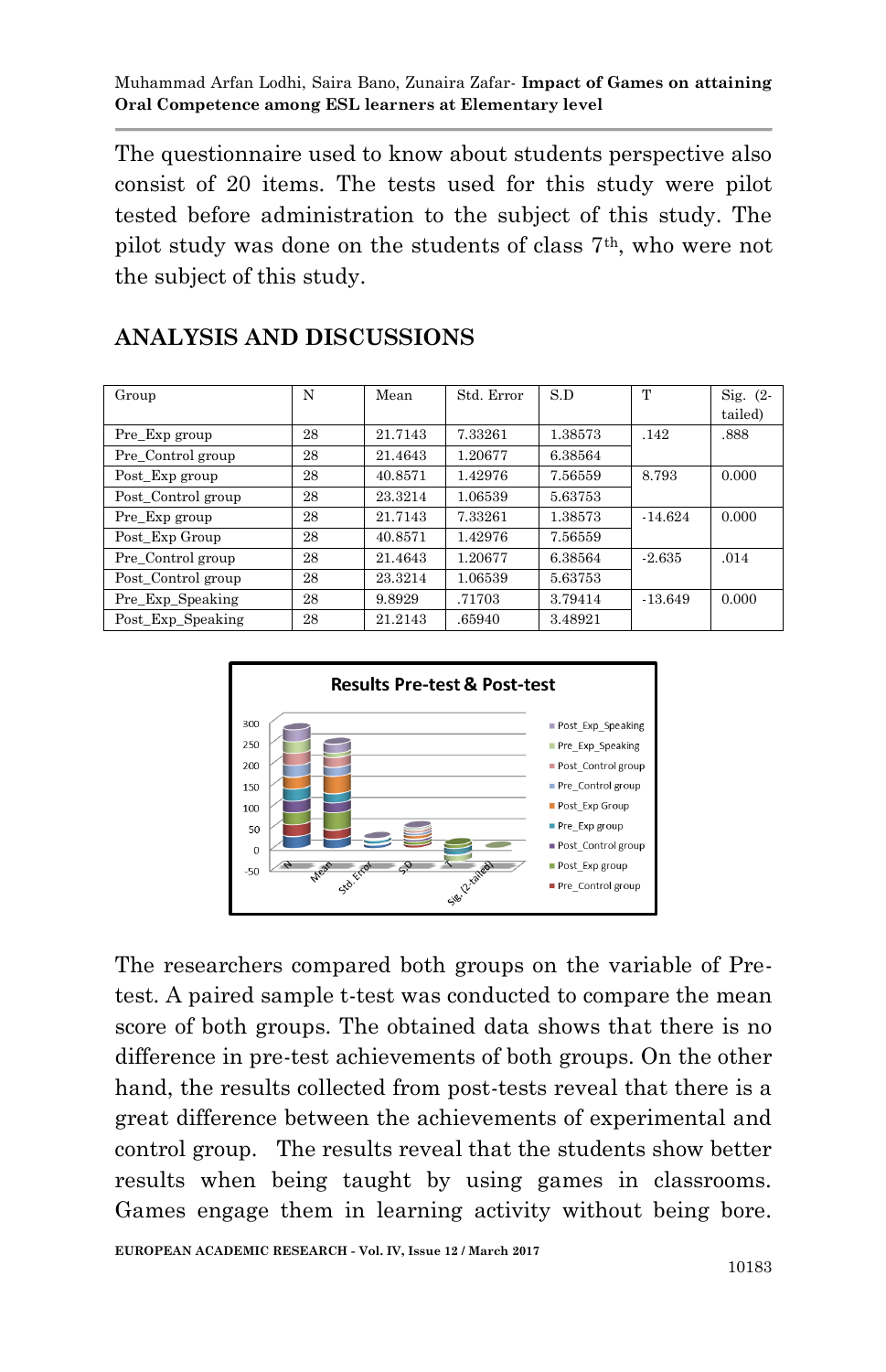Games motivate them not only extrinsically but also intrinsically too, as games offer challenges and students want to meet these challenges. In this way they take interest in learning through games.

Games have countless impact on speaking skills of the learners. These games offer multiple choices for students to utilize words to create unlimited sentences for their use. By using communicative games in classroom teacher utilized their enthusiasm for learning speaking skills. Activate: Board games offer many topics for students to express their views. It facilitates them with a platform where they can feel free to express their view point.

The results obtained from teachers and students' questionnaire shows that the teachers were agreed that games motive their students. It engages them in language learning activities without being bore or passive. They participate in games and forget their shyness. They learn from their classmate while working in groups. Furthermore, students were of the view that games encourage them to take part in classroom activities they enjoyed learning through games. The teachers were less authoritative with them while teaching through games.

## **CONCLUSION**

Games enhance learners' perception by a positive classroom atmosphere where students show willingness to learn and communicate with each other. They help each other in a fun learning environment. They learn teamwork, cooperation and communication in non-threatening environment. The results collected from experimental group regarding the motivation of students show that games motivate learners. The obtained data shows that majority of teacher were agreed that games motivate learner to engage in language learning activities. The participants of experimental group reported that they enjoy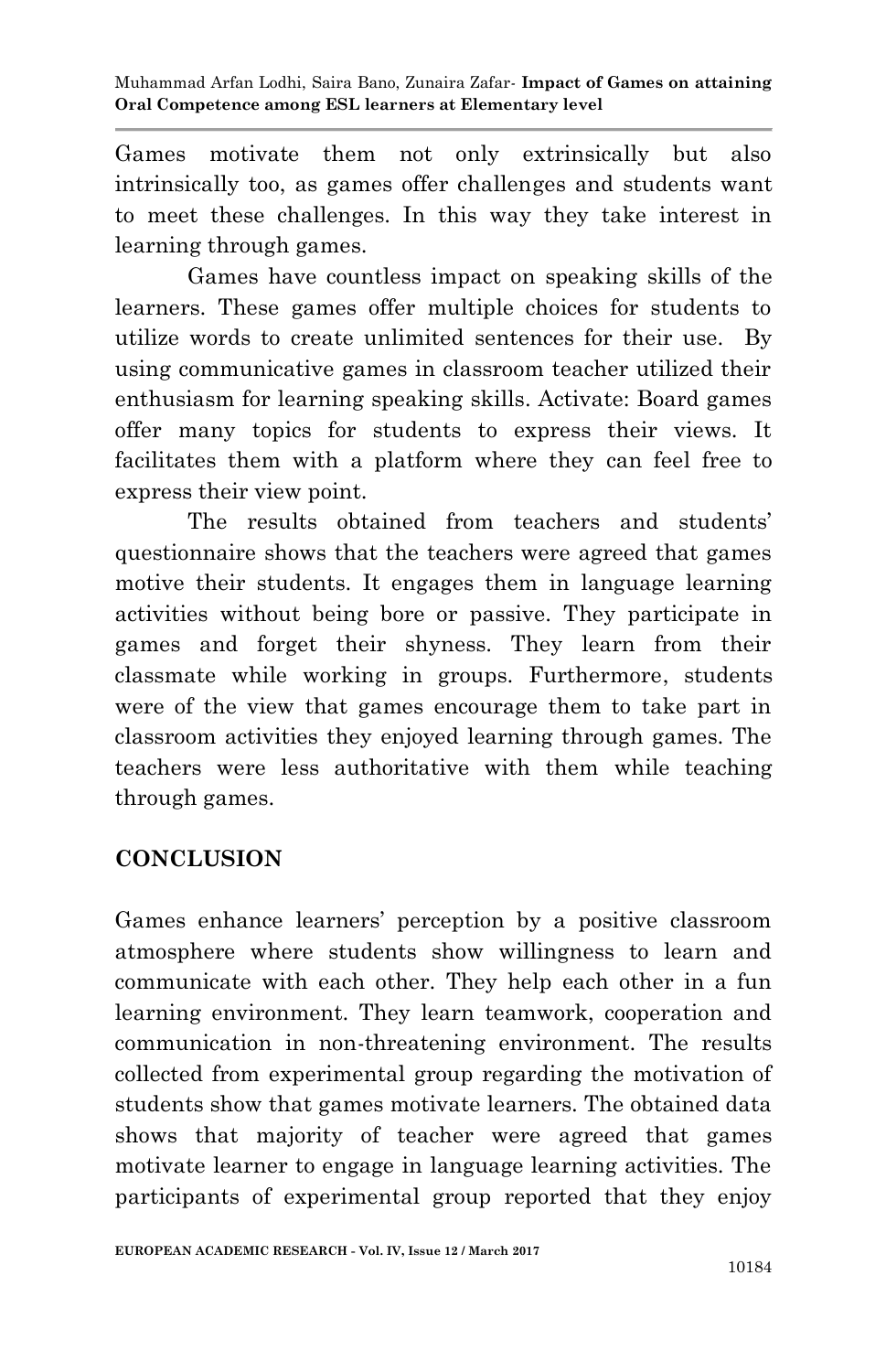learning and experience fun while being taught through games. They felt more confidence while communicating with other fellows.

The outcomes from the recent study show the use of games in the teaching of English language has positive effect for both language learners and language teachers. Recent study can be beneficial for second language teachers, curriculum designers, textbook writers and language teachers associations. They are also supportive for language learners. Games can be implemented by teachers in classrooms as regular teacher strategies. As games are beneficial for students and improve their speaking and writing skills. Games teach them speaking competence and writing accuracy. Games also improve their confidence and correctness which is supportive for examination point of view.

Games can be implemented in classroom because games improve students' motivation level. Games support language teacher who face students' disinterest, passivity, boredom and lake of interest in learning. Games are the solution for English language teachers and solve their problems as games motivate learners not only intrinsically but also extrinsically. Students take part in class activities without being bore and show positive results. Due to the positive effect of the use of games in language classroom, it is important for curriculum designers to add them in regular syllabus. Games should be the part of curriculum as communicative activities and language teaching program. This will allow teachers to plan their lessons accordingly to teach the authentic use of language. Games should be the part of curriculum. In this way games help the institution to reduce drop out ratio and increases the enrollment of the institution. Games as teaching and learning strategies can motive learner those learners who were introduce to fear in traditional classrooms. Games encourage those students who were neglected in traditional classrooms.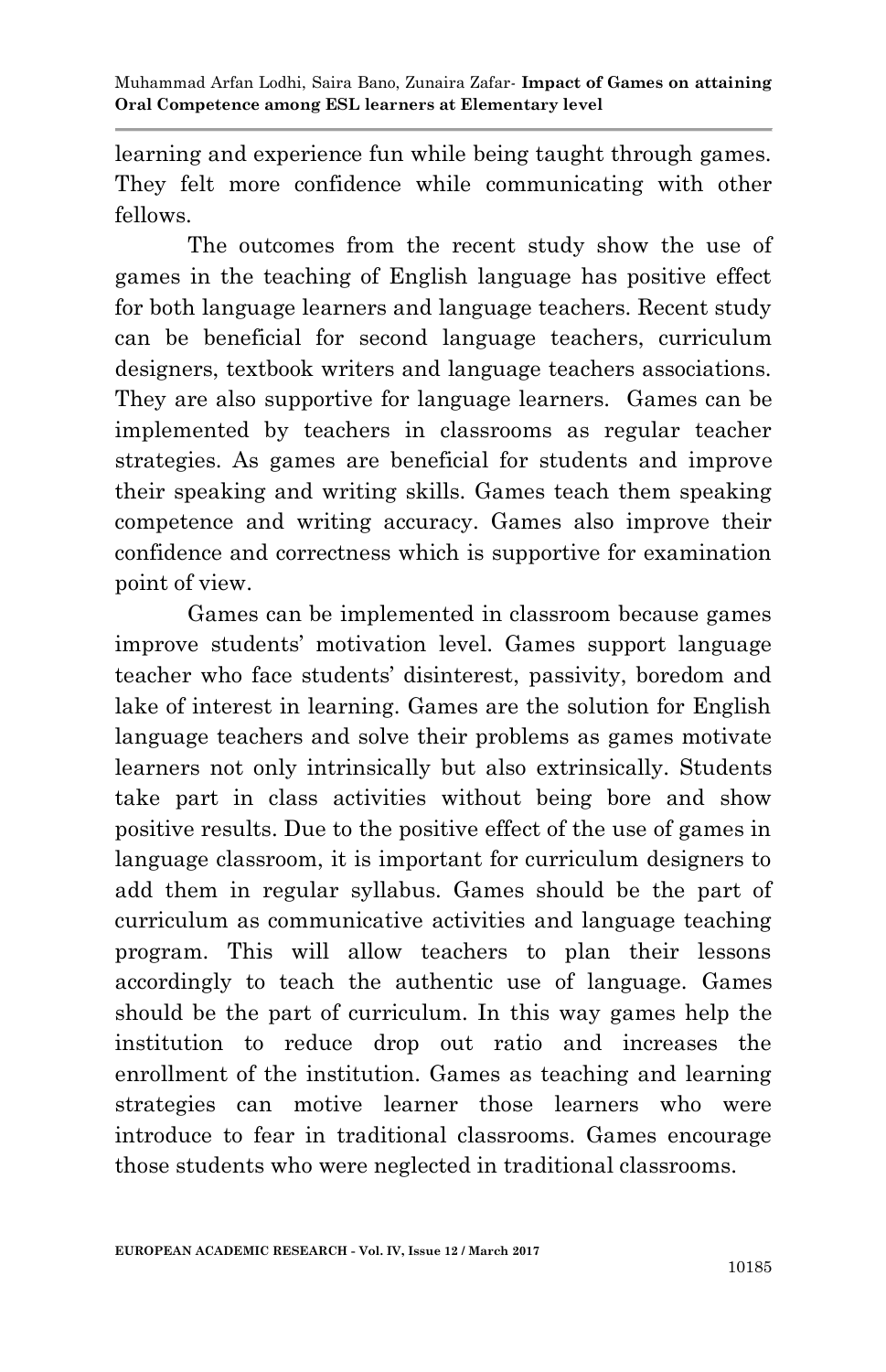## **RECOMMENDATIONS**

- This study focused on the productive skills i.e. speaking skills of the students. However, other skills were not included in this study. Therefore, a research on how games affect the receptive skills of students will provide extra information.
- This study was conducted for only four weeks which is short duration of time. In order to get more confidential results about the effect of games on students a further study can be conducted for long period of time.
- Textbooks were written for teaching English language through traditional methods. So, it is recommended that textbooks should be written including game based activates for teaching English language. Since the results of the study are in favors of teaching through games, it is motivated that teachers should adopt games as useful activates for teaching English as a second language.

## **REFERENCES**

- 1. Activate*:* Games for Learning American English. *Teacher's Manual* (2016) Retrieved from: www.americanenglish.state.gov
- 2. Deesri, A. *Games in ESL and EFL class. The internet TESL Journal* (September 9, (2002), [on-line serial]: Retrieved on 07- May-2016 at URL:http://iteslj.org/Techniques/Deesri-Games.html
- 3. Doughty,C., & Williams,J.(Eds.). *Focus on form in classroom second language acquisition.* New York: Cambridge University press (1998).
- 4. Gardner, RC, & Clement, R. *Social psychology perspectives on second language acquisition.* In H. Giles